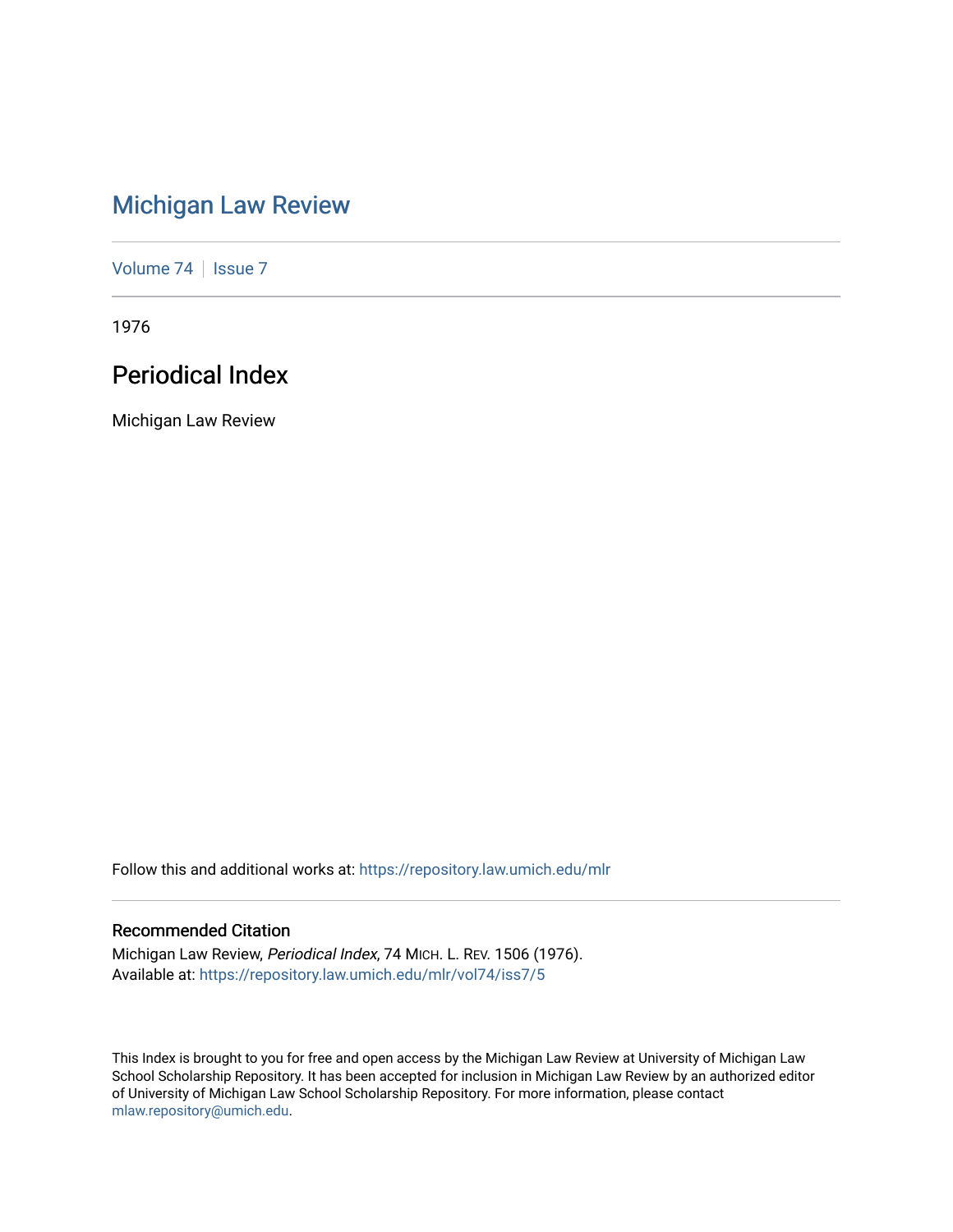## **PERIODICAL INDEX**

This index includes *articles, comments,* and some of the longer *110/es* and *recent developments* which have appeared in leading law reviews since the publication of the last issue of this *Review.* (a) indicates a leading article.

#### *ABORTION*

## *ARBITRATION AND AWARD*

Doe v. Beal: abortion, Medicaid, and equal protection. 62 Va. L. Rev. 811- 37 (May).

## *ADMINISTRATIVE LAW*

. The interrelationship of the APA and the Tucker Act: the government contracts example. 64 Geo. L.J. 1083-120 (May).

Public procedures for the promulgation of interpretative rules and general statements of policy. (a) Charles H. Koch, Jr. 64 Geo. L.J. 1047-79 (May).

#### *AGRICULTURE*

Symposium: the legal environment of<br>agriculture. Articles by Robert B. Articles by Robert B. Moberly, Philip F. Johnson, & John E. Montgomery. 1976 U. Ill. L.F. *469-558*  (No. 2).

## *ALIENS*

Limitations on alien investment in American real estate. (a) Fred L. Morrison. 60 Minn. L. Rev. 621-68 (April).

## *ANTITRUST LAW*

Antitrust standing: from Loeb to Malamud. {a) Randolph S. Serman. 51 N.Y.U. L. Rev. 374-407 (June).<br>The Arab boycott and American re-

sponses: antitrust law or executive dis-<br>cretion. (a) Louis B. Schwartz. 54 cretion. (a) Louis B. Schwartz. Texas L. Rev. 1260-87 (Aug.).

The capacity of a foreign government to bring an action for treble damages under the federal antitrust laws. 44 Geo. Wash. L. Rev. 287-98 (Jan.).

Oligopolistic pricing suits, the Serman Act, and economic welfare: a reply to Professor Markovits. (a) Richard A. Posner, A. Michael Spence, & Richard S. Markovits. 28 Stan. L. Rev. 903-56 (May).<br>The Schwinn per se rule: the case

for reconsideration. (a) Earl E. Pollock. 71 Nw. U. L. Rev. 1-16 (March-April).

Judicial deference to arbitral deter-<br>minations: continuing problems of continuing problems of power and finality. 23 UCLA L. Rev. 936-62 (June).

## **BANKS AND BANKING**

Venue provision of the National Banking Act. 1976 Wis. L. Rev. 606-23 (No. 2).

## *BONDS*

Municipal bonds-the need for disclosure. 78 W. Va. L. Rev. 391-410 (May).

## *CHARITIES*

## See *Federal Taxation.*

#### *CHILDREN*

See also *Juvenile Courts.* 

Cause of action by parents sustained for loss of society and companionship of child tortiously injured. 1976 Wis L. Rev. 641-55 (No. 2).

In the child's best interests: rights of the natural parents in child placement proceedings. 51 N.Y.U. L. Rev. 446- 77 (June}.

## *CIVIL RIGHTS*

Civil rights in times of economic stress -jurisprudential and philosophic aspects. Charles L. Black, Jr. 1976 U. 111. L.F. *559-71* (No. 2).

## *CONSTITUTIONAL LAW*

See also *Schools* & *School Districts.*  Constitutional law--due process--dismissal of a transsexual from a tenured teaching position in a public school. 1976 Wis. L. Rev. 670-89 (No. 2).

Constitutional law--eighth amendment -appellate sentence review. 1976 Wis. L. Rev. *655-69* (No. 2).

Constitutional law-schools & school districts-reasonable corporal punishment by school official over parental

## 1506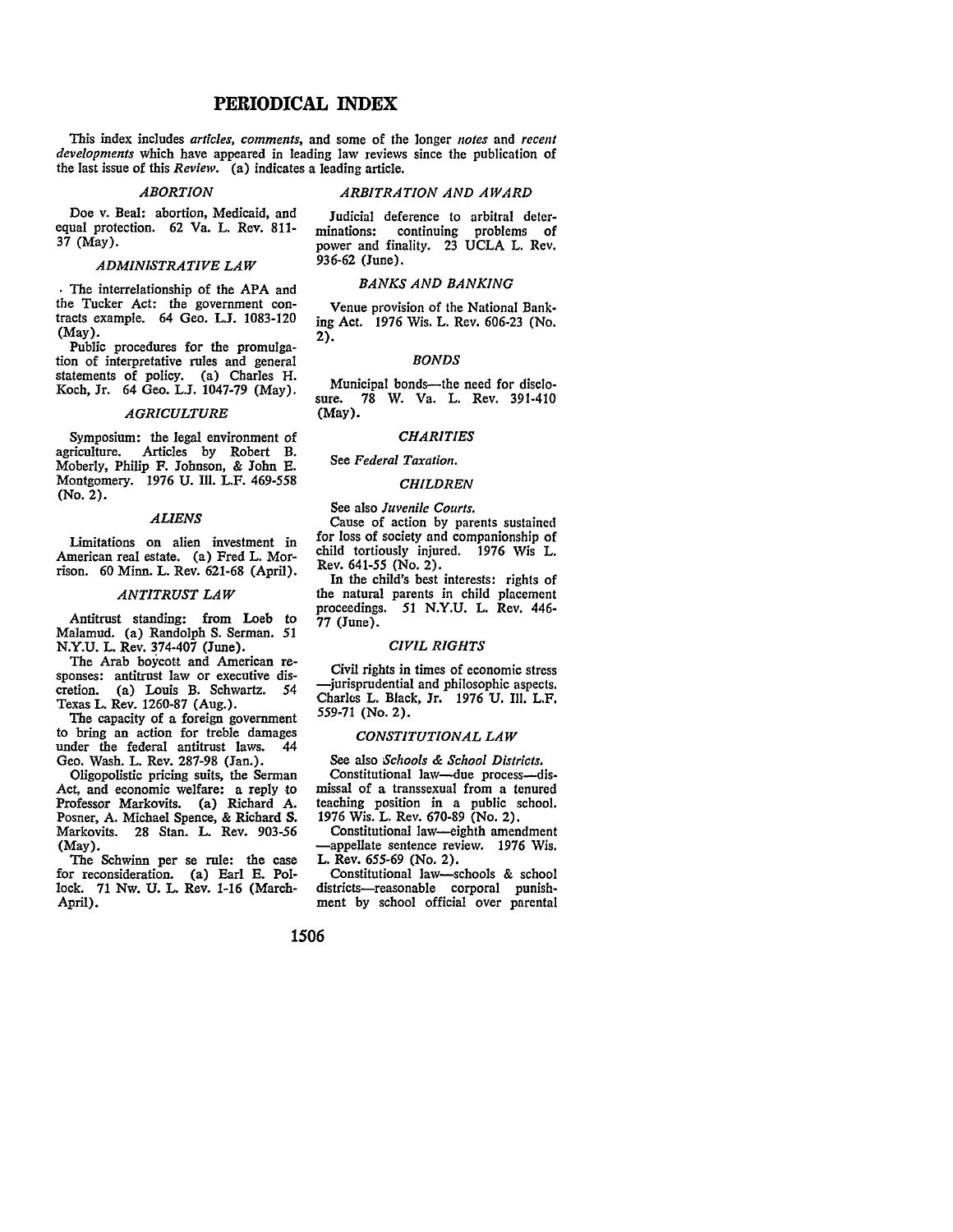objection is constitutional. 1976 Wis. L. Rev. 689-710 (No. 2).

Resolving tensions between constitutional rights: use immunity in concurrent or related proceedings. 76 Colum. L. Rev. 674-712 (May).

#### *CONSUMER CREDIT*

Rebuttal: credit allocation: panacea or problem? William E. Simon. 51 Notre Dame Law. 974-80 (July).

## *CONSUMER PROTECTION*

Cartt v. Superior Court: notice and consumer class actions in California. 64 Calif L. Rev. 1222-34 (Sept.).

#### *CONTRACTS*

Unconscionability in standard forms. 64 Calif. L. Rev. 1151-83 (Sept.).

Violation of the Federal Trade Commission Act as a defense to contract enforcement actions: the problem and a proposal. 71 Nw. U. L. Rev. 67-85 (March-April).

## *CORPORATIONS*

Corporations-1975 amendments to the West Virginia Corporations Act. 78 W. Va. L. Rev. 336-69 (May).

The Second Circuit adopts a business purpose test for going private: Marshel v. AFW Fabric Corp. and Green v. Santa Fe Industries, Inc. 64 Calif. L. Rev. 1184-221 (Sept.).

#### *COURTS*

Stone v. Philbrook: another word on three-judge courts and declaratory judgments. 124 U. Pa. L. Rev. 1448-65 (June).

#### *CRIMINAL LAW*

Criminal law-criminal responsibility -a pragmatic approach to the Fourth Circuit. 78 W. Va. L. Rev. 478-506 (June).

## *CRIMINAL PROCEDURE*

Minnesota Rules of Criminal Procedure. Articles by George M. Scott & Richard B. Allyn, and student Notes. 60 Minn. L. Rev. 711-82 (April).

United States v. Barker: presentence withdrawal of guilty pleas. 71 Nw. U. L. Rev. 86-108 (March-April).

#### *DECLARATORY RELIEF*

See *Courts.* 

## *DEFAMATION*

An analysis of the distinction between public figures and private defamation plaintiffs applied to relatives of public persons. 49 S. Cal. L. Rev. 1131-240 (July).

Defamation and freedom of the press. (a) W. Page Keeton. 54 Texas L. Rev. 1221-59 (Aug.).

## *DISCRIMINATION*

The constitutionality of renting public facilities to groups that practice dis-<br>criminatory membership policies. 44 criminatory membership policies. 44 Geo. Wash. L. Rev. 239-69 (Jan.).

Race discrimination in empolyment: what price equality? Harry T. Edwards. 1976 U. Ill. L.F. 572-626 (No. 2).

Racial steering: the real estate broker and title VIII. 85 Yale L.J. 808-25 (May).

## *EAVESDROPPING*

Present and proposed standards for foreign intelligence electronic surveillance. 71 Nw. U. L. Rev. 109-33 (March-April).

#### *ENVIRONMENTAL LAW*

Socioeconomic impacts and the National Environmental Policy Act of 1969. 64 Geo. L.J. 1121-41 (May).

## *EQUAL PROTECTION*

Equal protection and criminal sentencing: legal and police considerations. (a) Mark Berger. 71 Nw. U. L. Rev. 29-65 (March-April).

Equal protection, social welfare litigation, the Burger Court. (a) Mark S. Coven & Robert J. Fersh. 51 Notre Dame Law. 873-97 (July).

#### *EUTHANASIA*

The tragic choice: termination of care for patients in a permanent vegetative state. 51 N.Y.U. L. Rev. 285-310 (May).

#### *EVIDENCE*

Wigmore's "legal novels" revisited: new resources for the expansive lawyer. (a) Richard H. Weisberg. 71 Nw. U. L. Rev. 17-28 (March-April).

#### *EXTRATERRITORIALITY*

Extraterritorial application of United States laws: a conflict of laws approach. 28 Stan. L. Rev. 1005-38 (May).

#### *FAMILY LAW*

Marriage and the state: the withering away of marriage. (a) Mary Ann<br>Glendon. 62 Va. L. Rev. 663-720 62 Va. L. Rev. 663-720 (May).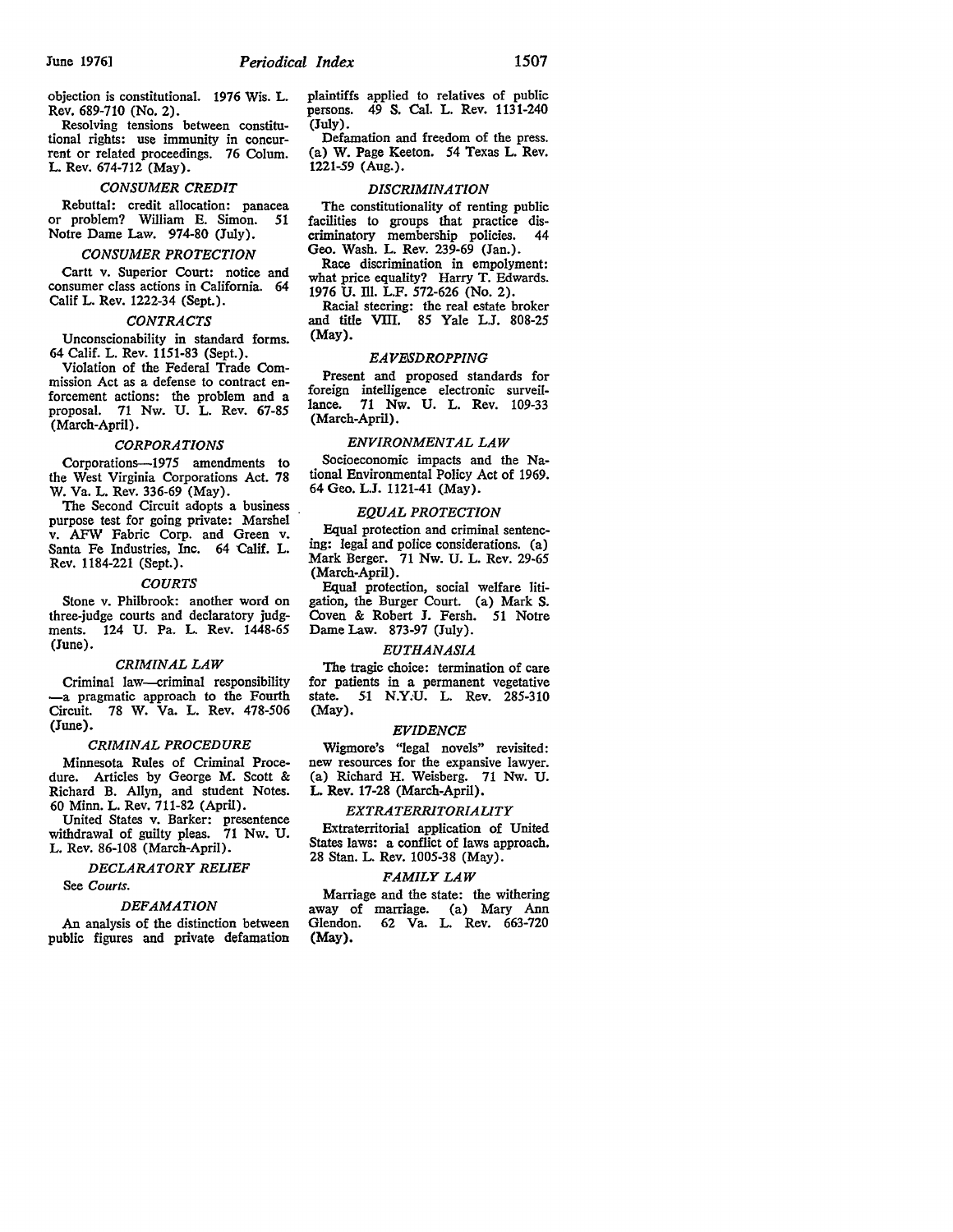## *FEDERAL COURTS*

A search for principles of mootness in the federal courts. 54 Texas L. Rev. 1289-332 (Aug.).

## **FEDERAL JURISDICTION**

Application of the preemption doctrine to state laws affecting nuclear power plants. 62 Va. L. Rev. 738-87 (May).

Federal preemption of state law: the example of overbooking in the airline industry. 74 Mich. L. Rev. 1200-21 (May).

## *FEDERAL TAXATION*

Federal taxation and charitable organizations: a symposium. Articles by Richard D. Hobbet, Kenneth Liles & Cynthia Blum, Lawrence M. Stone, Julian H. Levi, John B. Kirkwood & David S. Mundel, Robert S. Bromberg, Mortimer M. Caplin & Richard E. Timbie, Charles **J.** Goetz & Gordon Brady, K. Martin Worthy, & Homer C. Wadsworth. 39 Law & Contemp. Prob. 1-262 (Autumn).

Profitable related business activities and charitable exemption under section 501(c)(3). 44 Geo. Wash L. Rev. 270-86 (Jan.).

## *FREEDOM OF lNFORMATION*

On the need for a national commission on documentary access. (a) Arthur Selwyn Miller & Henry Bartholomew Cox. 44 Geo. Wash. L. Rev. 213-38 (Jan.).

#### *FREEDOM OF RELTGION*

Religious matching statutes and adoption. 51 N.Y.U. L. Rev. 262-84 (May).

#### *FREEDOM OF SPEECH*

See also *Television.* 

The prior restraint doctrine in the Supreme Court: a reevalution. (a) William P. Murphy. 51 Notre Dame Law.  $898-918$  (July).

#### *HEALTH*

## See *Abortion.*

## *HOMICIDE*

Criminal law-first degree murderevidence of diminished capacity inadmissible to show lack of intent.. 1976 Wis. L. Rev. 623-41 (No. 2).

## *INCOME TAXs CORPORATIONS*

Equitable apportionment: administrative discretion and uniformity in the division of corporate income for state tax purposes. (a) Gary 1. Boren. 49 S. Cal. L. Rev. 991-1078 (July).

#### *lNTERNATIONAL LAW*

See also *Antitrust Law.* 

The seizure and recovery of the Mayaguez. Jordan J. Paust. 85 Yale L.J. 774-806 (May),

#### *JUDGES*

Judicial discipline, removal, and retiment. 1976 Wis. L. Rev. 563-83 (No. 2).

Mr. Justice Stevens and the Burger Court's uncertain trumpet. Francis X. Beytagh, Jr. 51 Notre Dame Law. 946- 55 (July).

## *JURISPRUDENCE*

Dworkin's "rights thesis". 74 Mich. L. Rev. 1167-99 (May).

The importance of normative decision-<br>making: the limitations of legal economics as a basis for a liberal jurispru $d$ ence  $-$  as illustrated by the regulation of vacation home developments. (a) Thomas C. Heller. 1976 Wis. L. Rev. 385-502 (No. 2).

Obligation to obey the law: a study of **the** death of Socrates. (a) Anthony D'Amato. 49 S. Cal. L. Rev. 1079-108 (July).

Property and need: the welfare state and theories of distributive justice. (a) Thomas C. Grey. 28 Stan. L. Rev. 877- 902 (May).

The rule of law. (a) Lord Chief Justice Widgery. 51 N.Y.U. L. Rev. 365-73 (June).

#### *JUVENILE COURTS*

Juveniles in the criminal courts: a substantive view of the fitness decision. 23 UCLA L. Rev. 988-1016 (June).

The legacy of the stubborn and re-<br>bellious son. (a) Irene Merker Rosenberg & Yale L. Rosenberg. 74 Mich. L. Rev. 1037-66 (May).

#### *LABOR LAW*

Labor law-arbitration-duties of suc-<br>cessor employer. 78 W. Va. L. Rev. 507-21 (June).

OSHA and multi-employer liability: a discussion of Anning-Johnson Co. v. OSHRC. 62 Va. L. Rev. 7S8-810 (May).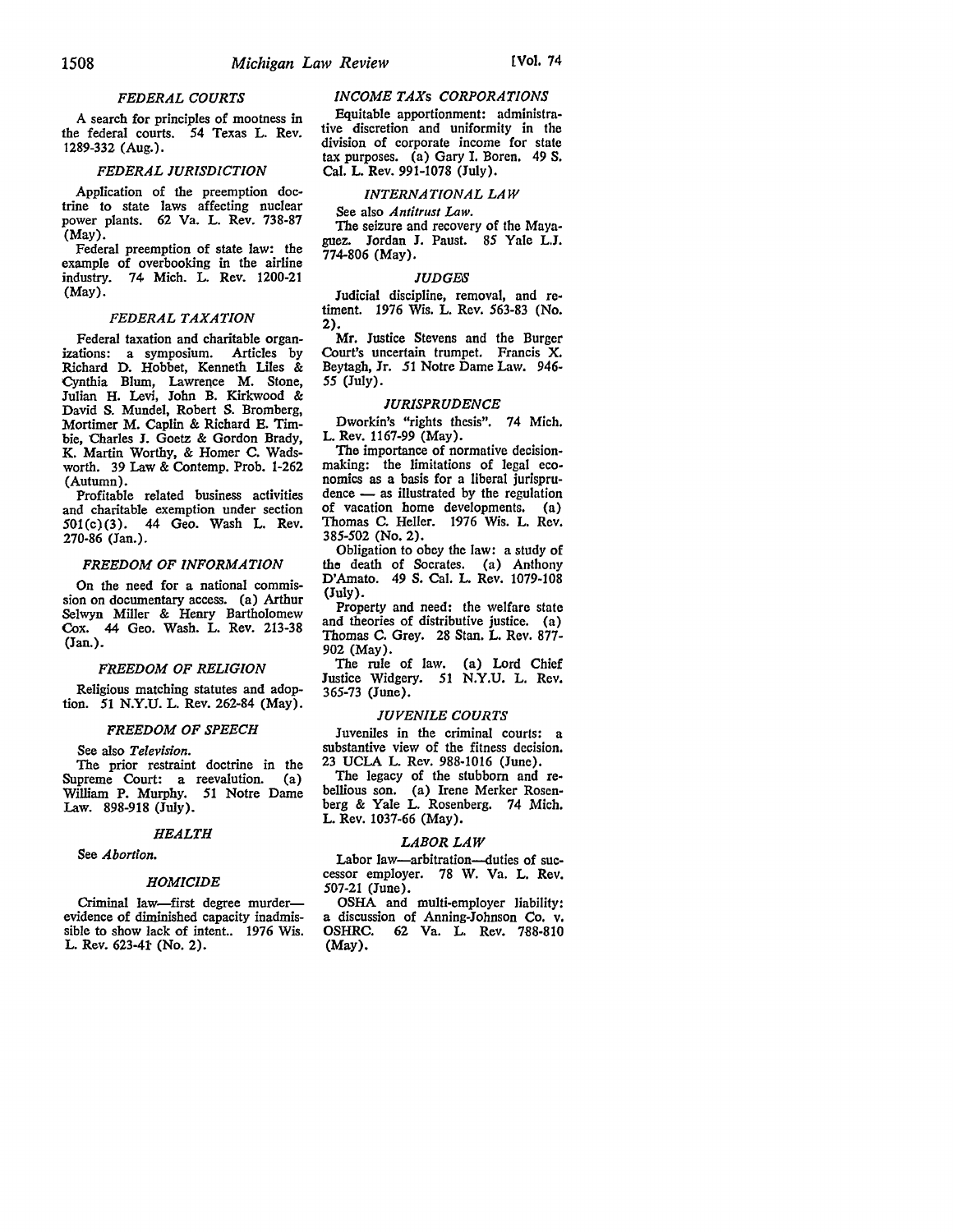## June 1976] *Periodical Index* 1509

Reconversion of unfair-labor-practice strikes to economic strikes. 64 Geo. L.J. 1143-52 (May).

#### *LAND USE*

Regulation of land use: from Magna Carta to a just formulation. 23 UCLA L. Rev. 904-35 (June).

#### *LEGAL EDUCATION*

Education for competent lawyeringcase method in a functional context.  $(a)$ Eric Mills Holmes. 76 Colum. L. Rev. 535-80 (May).

Learning the law-thoughts toward a human perspective. Robert S. Redmount & Thomas L. Shaffer. 51 Notre Dame 'Law. 956-73 (July).

Report from a CLEPR colony. (a) Michael Meltsner & Philip G. Schrag. 76 Colum L. Rev. 581-632 (May).

#### *LEGAL HISTORY*

In an inherited way: English constitutional rights, the Stamp Act debates, and the coming of the American Revolution. (a) John Philip Reid. 49 S. Cal. L. Rev. 1109-29 (July).

In the first line of defense: the colonial charters, the Stamp Act debate and the coming of the American Revolution. (a) John Phillip Reid. 51 N.Y.U. L. Rev. 177-215 (May).

#### *LIBERTY*

The limits of state intervention: personal identity and ultra-risky actions. 85 Yale LJ. 826-46 (May).

#### *LOCAL GOVERNMENT*

Judicial review in local government law: a reappraisal. (a) Harold H. Bruff. 60 Minn. L. Rev. 669-709 (April).

#### *MENTAL HEALTH*

Civil commitment in Wisconsin: the impact of Lessard v. Schmidt. (a) Thomas K. Zander. 1976 Wis. L. Rev. 503-62 (No. 2).

## *MORTGAGES*

The mortgagee's remedies for waste. (a) David A. Lepziger. 64 Calif L. Rev. 1086-150 (Sept.).

#### *NATURAL RESOURCES*

Conservation of natural resourcesecology, economics and energy. (a) Harold W. Young. 78 W. Va. L. Rev. 315-33 (May).

Prohibition of surface mining in West

Virginia. (a) Patrick Charles McGinley. 78 W. Va. L. Rev. 445-74 (June).

## *NATURALIZATION*

Limits *to* the naturalization power. (a) Michael T. Hertz. 64 Geo. L.J. 1007-45 (May).

## *NUCLEAR ENERGY*

See *Federal Jurisdiction.* 

#### *PAROLE*

Constitutional Iaw-warrantless parole office searches-a new rationale. 60 Minn. L. Rev. 805-19 (April).

#### *PENOLOGY*

Controlling discretion in sentencing: the clemency board as a working model. (a) William A. Strauss & Lawrence M. Baskir. 51 Notre Dame Law. 919-45 (July).

## *PRACTICE OF LAW*

The inherent power of the judiciary to regulate the practice of law-a proposed delineation. 60 Minn. L. Rev. 783-804 (April).

## *PRIVILEGED COMMUNICATIONS*

Protecting the confidentiality of pretrial psychiatric disclosures: a survey of standards. 51 **N.Y.U.** L. Rev. 409-45 (June).

## *PRODUCTS LIABILITY*

Bargaining for waivers of third-party tort claims: an answer to product liability woes for employers and their employees and suppliers. (a) Jeffrey O'Connell. 1976 U. Ill. L.F. 435-68 (No. 2).

#### *PROPERTY TAXES*

The road to uniformity in real estate taxation: valuation and appeal. 124 U. Pa. L. Rev. 1418-47 (June).

## *PROSTITUTION*

The victim as criminal: a consideration of California's prostitition law. 64 Calif. L. Rev. 1235-84 (Sept.).

## *RACES*

#### See *Discrimination.*

## **REGULATED INDUSTRIES**

Public utility law-Public Service Commission ordered rebates for inadequate service. 1976 Wis. L. Rev. 584- 606 (No. 2).